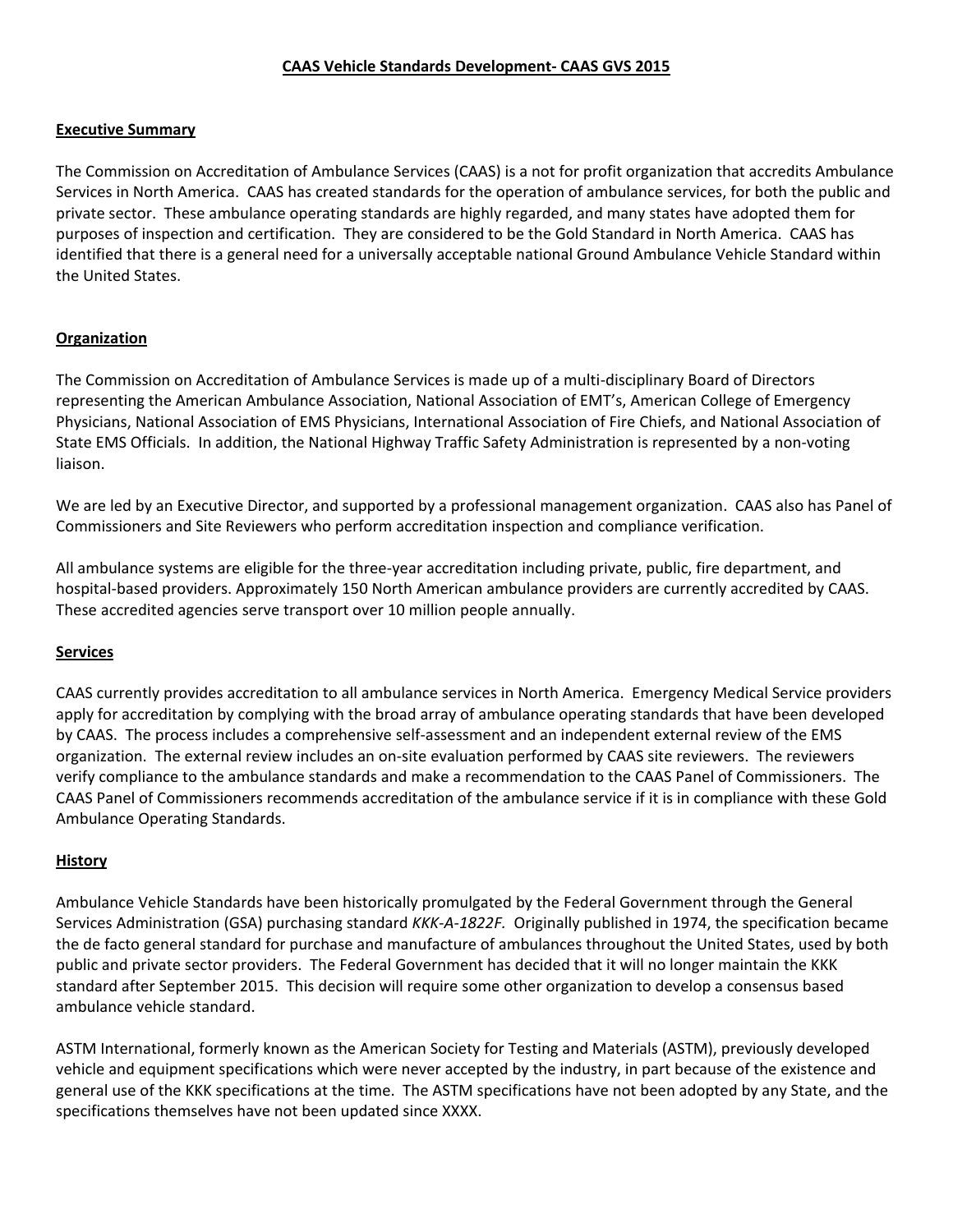The National Fire Protection Agency (NFPA) has been developing a consensus based ambulance vehicle standard over the past two years and has now published *NFPA-1917*. Although the NFPA process was originally based on consensus building by different ambulance related industries, organizations and agencies, the final product has not proven to be a universally acceptable national Ground Ambulance Vehicle Standard within the United States.

Currently, no State has adopted the new NFPA standard. This lack of adoption is likely due to the inability of NFPA to address concerns in regards to safety, efficiency, and technology to the broad spectrum of the EMS community (e.g. Fire-Based, Public, Private, Volunteer, Hospital, Aero-Medical, Industrial, et al).

The decision of States not to accept the NFPA Standard indicates a need for development of a more universally acceptable ambulance vehicle standard developed and administered by a credible multi-disciplinary EMS organization. This standard should be consensus based and meet the needs of all EMS providers in North America.

## **Current Situation**

CAAS has been identified by several EMS associations as the appropriate organization to develop and maintain a consensus based ground ambulance vehicle standard. CAAS's Board of Directors is multi-disciplinary and represents the broad spectrum of the EMS industry. After a meeting with key industry association leaders, there was general support for CAAS to move forward in developing a Ground Ambulance Vehicle Standard. Participants in this meeting included representatives of NAEMT, AAA, NASEMSO, NEMSMA, AMD, IAFC and CAAS. This document contains a recommendation on how to proceed with this initiative.

## **Guiding Principles**

These key industry association leaders believe that a ground ambulance vehicle standard should be developed by consensus of a broad group representing EMS manufacturers, providers, regulators, et al.

In addition, they believe this process should be based upon "Guiding Principles." These Guiding Principles would be applied to the ground ambulance vehicle standard as it is developed and maintained. These guiding principles are as follows:

- -Ensures Safety of the patient, provider and community
- -Ensures Quality of the ambulance design
- -Supports and enhances the quality of patient care and patient movement
- -Establishes performance-based design standard
- -Supports efficient EMS operations
- -Promotes fiscal efficiency and cost benefit analysis
- -Incorporates relevant emerging technologies

### **Development of a New Ground Ambulance Vehicle Standard-"CAAS GVS-2015"**

The key industry association leaders believe that a formal adoption of the current KKK specification as well as the latest applicable NIOSH/NIST/SAE ambulance safety standards and research would be an excellent starting point to develop the new ground ambulance vehicle standard (CAAS GVS-2015). This will require CAAS to obtain a legal opinion on issues related to this process. Also, legal counsel will need to be obtained to determine any liability CAAS may incur by developing and maintaining a ground ambulance vehicle standard.

CAAS would establish a broad-based consensus committee of industry leaders representing the stakeholders of the industry. This includes a broad group representing EMS manufacturers, providers, regulators, et al. This committee would develop and maintain the new Ground Ambulance Vehicle Standard, named" **CAAS-GVS-2015,"** based on the guiding principles above. This process is projected to be completed by January 2015. Committee members would serve voluntarily on the CAAS GVS-2015 committee.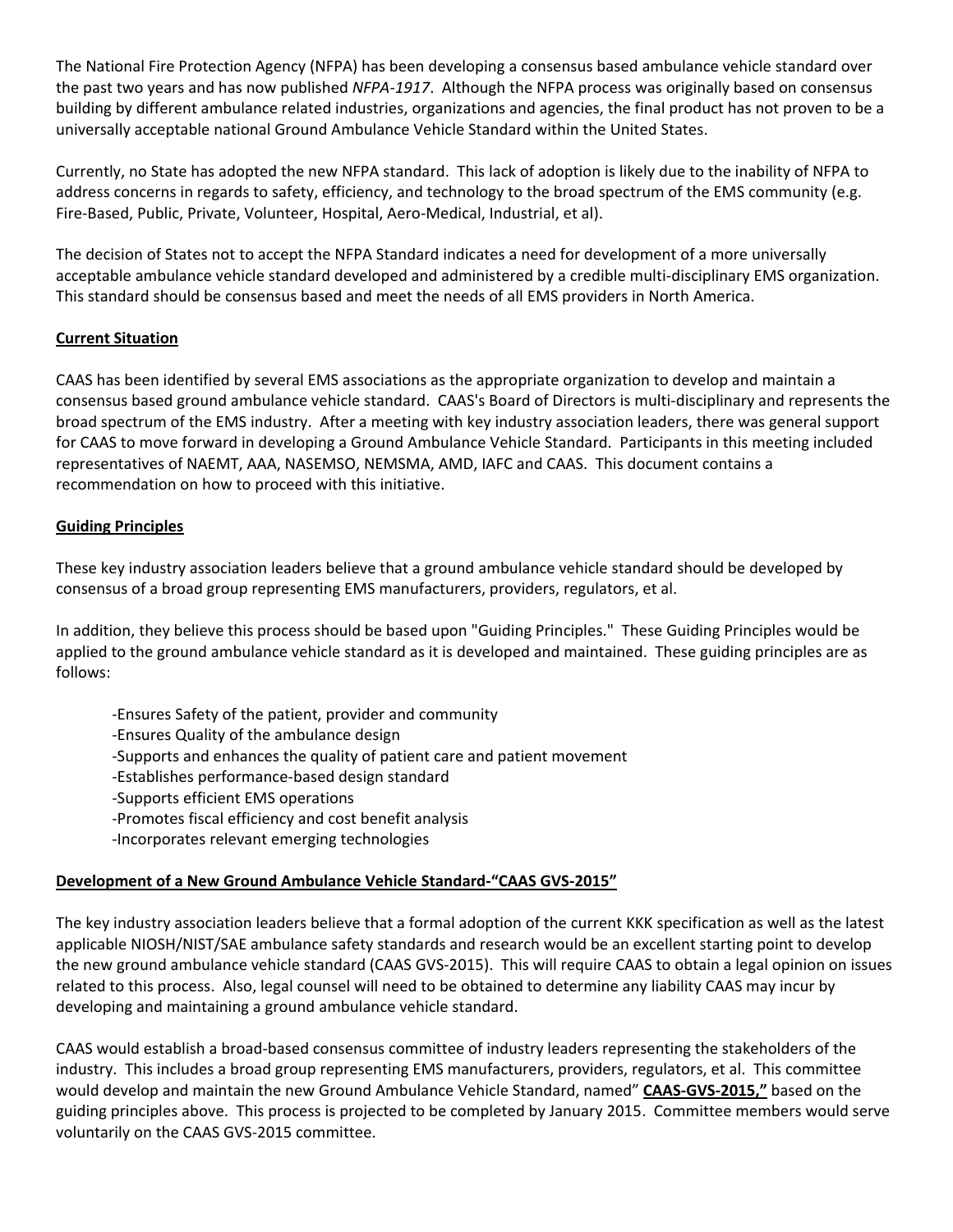In order to establish a true consensus-based committee, the following industry associations, groups and agencies shall be notified of the intent of CAAS and asked to provide two volunteer representatives (one primary and one alternate) to participate:

Commission on Accreditation of Ambulance Services (CAAS) American Ambulance Association (AAA) National Association of State EMS Officials (NASEMSO) National Association of Emergency Medical Technicians (NAEMT) National Emergency Medical Services Management Association (NEMSMA) International Association of Fire Chiefs (IAFC) Ambulance Manufacturers Division (AMD) American College of Emergency Physicians (ACEP) National Association of Emergency Medical Services Physicians (NAEMSP) Association of Air Medical Services (AAMS) National Volunteer Fire Council (NVFC)

In addition, the following governmental agencies will also be invited to participate: [National Institute for Occupational Safety and Health \(NIOSH\)](http://search.yahoo.com/r/_ylt=A0LEVxrC3_xS_V0A0plXNyoA;_ylu=X3oDMTEzNTFjaWk5BHNlYwNzcgRwb3MDMQRjb2xvA2JmMQR2dGlkA1ZJUDI3MV8x/SIG=11d165ll7/EXP=1392332866/**http%3a/www.cdc.gov/niosh/) National Highway Traffic Safety Administration (NHTSA) General Services Administration (GSA) Health and Human Services (HHS) National Institute of Standards and Technology (NIST) Department of Homeland Security (DHS) Transportation Research Board (TRB)

All Federal entities represented will have the option to participate as a voting or non-voting member.

A non-voting project manager/editor will also be identified and tasked with the organizing and development of the proposed standard. CAAS will follow all ANSI essential guidelines and requirements for the development and approval of consensus based-standards, including open comment periods, feedback assessments and integration, and consensusbody voting .

# **Maintenance of the New Standard**

Once GVS-2015 has been developed and published, the standard would be updated every 3 years by the committee. This committee would convene every 3 years to update and maintain the standard. A process would be developed for any necessary amendments outside of the cycle. Any and all amendments and revisions will follow ANSI essential guidelines and requirements.

CAAS would administer and support GVS-2015 with regard to inquiries, comments, publication, marketing, etc. It is believed that this ongoing maintenance will be nominal in cost.

# **Proposed Timeline for the New Standard**

-Jan 2014--CAAS Board approves business plan for ground vehicle ambulance standard

- -Feb 2014—Legal review of adoption of current KKK and other legal issues
	- --Key industry leaders meet to select GVS-2015 committee members
- -Mar 2014--CAAS announces development of ground ambulance vehicle std-GVS-2015
- -Mar 2014 to Sept 2014--Committee develops new standard
- -Sep 2014—Public Comment period on draft standard
- -Oct 2014--CAAS publishes new standard with effective date of January 1, 2015
- --Ongoing maintenance of the ambulance vehicle standard by CAAS
- -Nov 2014--CAAS markets GVS-2015